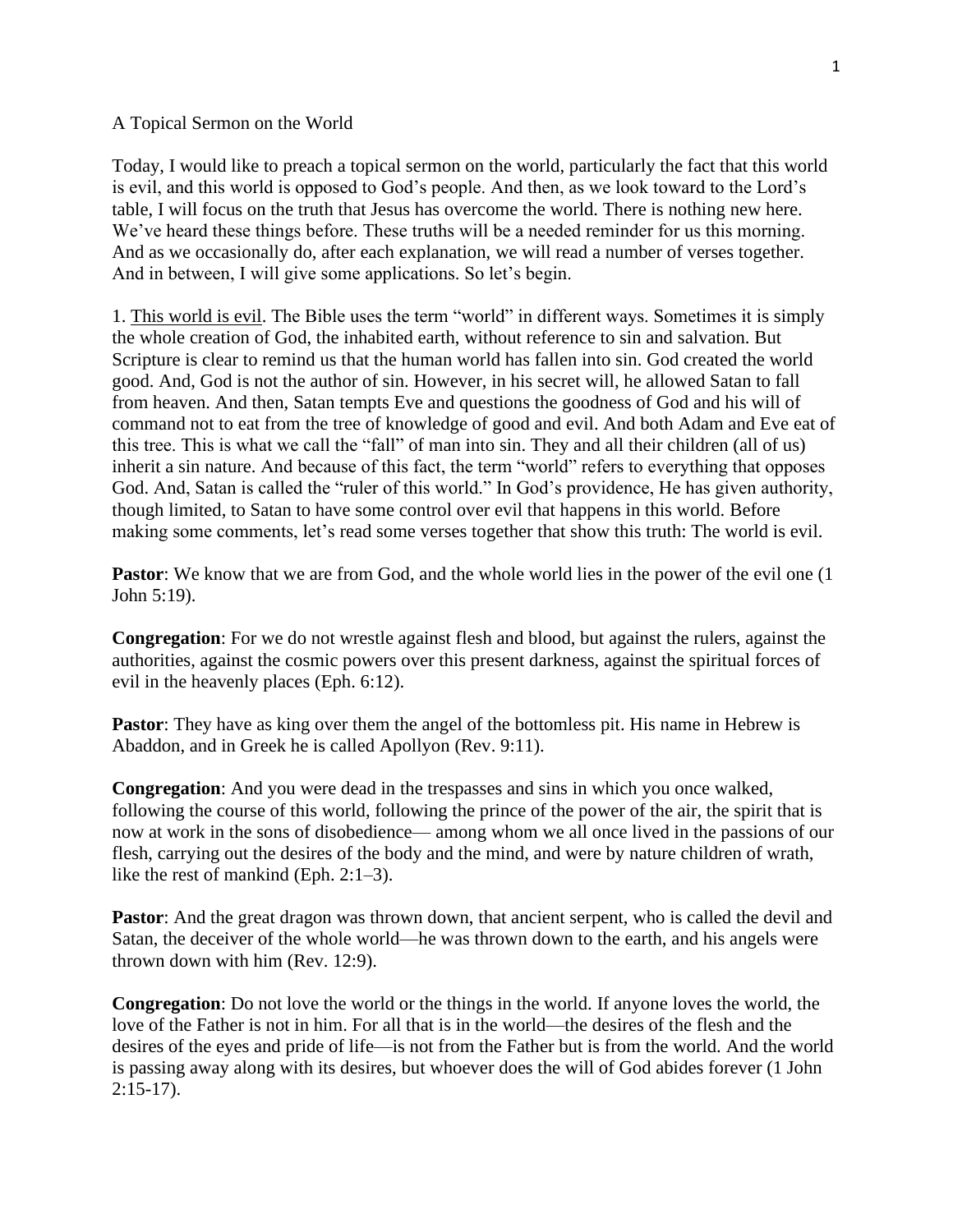**Pastor:** The world cannot hate you, but it hates me because I testify about it that its works are evil (John 7:7).

**Congregation**: For the land is full of adulterers; because of the curse the land mourns, and the pastures of the wilderness are dried up. Their course is evil, and their might is not right (Jer. 23:10).

Pastor: Grace to you and peace from God our Father and the Lord Jesus Christ, who gave himself for our sins to deliver us from the present evil age, according to the will of our God and Father, to whom be the glory forever and ever. Amen (Gal. 1:3–5).

**Congregation**: See to it that no one takes you captive by philosophy and empty deceit, according to human tradition, according to the elemental spirits of the world, and not according to Christ (Col. 2:8).

**Pastor**: You adulterous people! Do you not know that friendship with the world is enmity with God? Therefore, whoever wishes to be a friend of the world makes himself an enemy of God (James 4:4).

**Congregation**: For God did not send his Son into the world to condemn the world, but in order that the world might be saved through him. Whoever believes in him is not condemned, but whoever does not believe is condemned already, because he has not believed in the name of the only Son of God (John 3:17–18).

Application: As Christians, we have an answer as to why sin and evil are found in this world. We know why kids have tantrums. We know why we "lose" our temper. We know why people think evil in their hearts against their enemies and their neighbors. We know why spouses are unfaithful. We know why young men look at pornography. We know why nations attack nations. We know why there is sickness and death and all kinds of evil in between. We know why there is such rebellion in this world. This world is evil! Really, there is no explanation that compares with the truths taught in the Bible about this evil world.

2. This world is opposed to God and his people. I think often we become very comfortable and forget this truth. It is such a mystery how Satan could fall from heaven along with many other angels, and how evil was in the world with those angels before the fall of man. And with the fall of Satan, it is obvious that God did not judge them (still hasn't), and in his providence he allows them to oppose Him. And we see his opposition to God and his ways as he tempted Adam and Eve, God's most special creation, those who are created in his image. And we see his opposition to God and his people throughout the Scriptures. I think of the Book of Job as God asks him, "**From where have you come? Satan answered the Lord and said, 'From going to and fro on the earth, and from walking up and down on it**" (Job 1:7).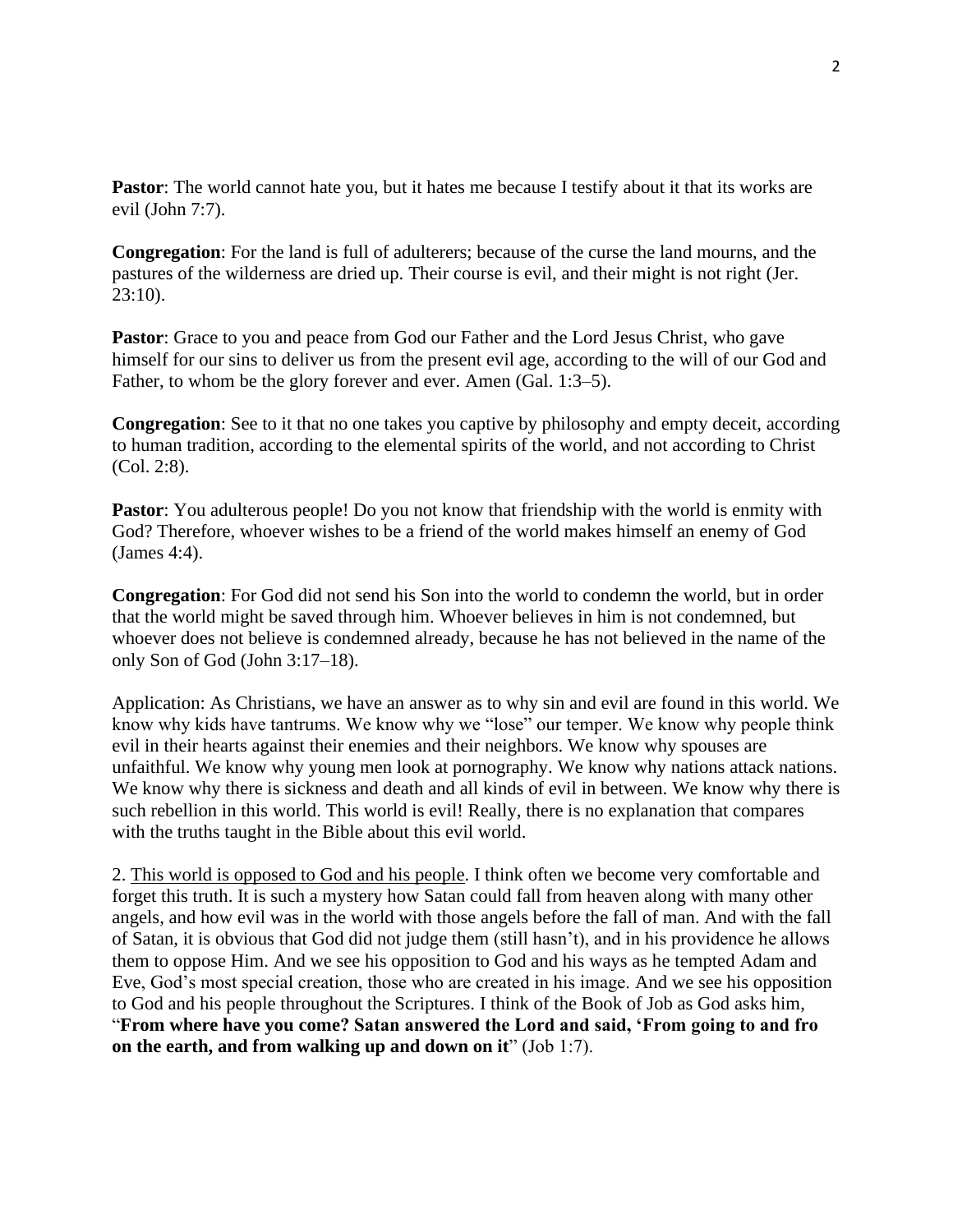But, we must also note that this created world in which we live did not become evil until the fall of man into sin. In Adam's disobedience there was a GREAT Fall. What are the results? Well, physical death enters the world. And, spiritual death results as Adam and Eve were separated from their source of life. And, there is punishment for their disobedience, culminating in the creation of hell for all those who oppose God. And, the Bible doesn't merely speak of the fall of man, but also of the fall of the created order. Today, sin and death and evil reign in this world. This is why one day God will recreate a new heavens and a new earth. The apostle Paul says that "*creation groans*" and waits for this day (Rom. 8:22-23). For us, this means that Satan opposes us. This also means that this "world" and all that is a part of this world in opposing God, also opposes God's people . . . us. This means also that Satan, along with this world, are against God's plan to fix this problem.

If you remember back to Gen. 3:15, in his judgment, God says to Satan, "**I will put enmity between you and the woman, and between your offspring and her offspring; he shall bruise your head, and you shall bruise his heel**." This is the first promise that God gives as He Himself will remedy this great problem. God promises that good will prevail. Here we see the first prophecy of the Gospel and the sending of the Son, who will be bruised (cross), but will crush Satan (cross, resurrection, and ascension) and restore, in an even greater manner, what was lost in the fall. This means that Satan is against this sure plan of God in sending the Son, and those who align with the Son. With this mind, let's turn to the Bible and read together some verses that teach this truth.

**Pastor**: If the world hates you, know that it has hated me before it hated you. If you were of the world, the world would love you as its own; but because you are not of the world, but I chose you out of the world, therefore the world hates you (John 15:18-19).

**Congregation**: Remember the word that I said to you: 'A servant is not greater than his master' If they persecuted me, they will also persecute you. If they kept my word, they will also keep yours. But all these things they will do to you on account of my name, because they do not know him who sent me (John 15:20-21).

**Pastor**: If the world hates you, know that it has hated me before it hated you. If you were of the world, the world would love you as its own; but because you are not of the world, but I chose you out of the world, therefore the world hates you (John 15:18–19).

**Congregation**: And even if our gospel is veiled, it is veiled to those who are perishing. In their case the god of this world has blinded the minds of the unbelievers, to keep them from seeing the light of the gospel of the glory of Christ, who is the image of God (2 Cor. 4:3–4).

**Pastor**: Jesus said to them, "My time has not yet come, but your time is always here. The world cannot hate you, but it hates me because I testify about it that its works are evil (John 7:6-7).

Application: Because Satan is against Jesus and his people, persecution is our lot. And since this world lies in his power, this world is also against us. Jesus said, "**if they persecute me, they will persecute you**" (John 15:20). He also says to all of us, "**If anyone would come after me, let him deny himself and take up his cross and follow me**" (Matt. 16:24).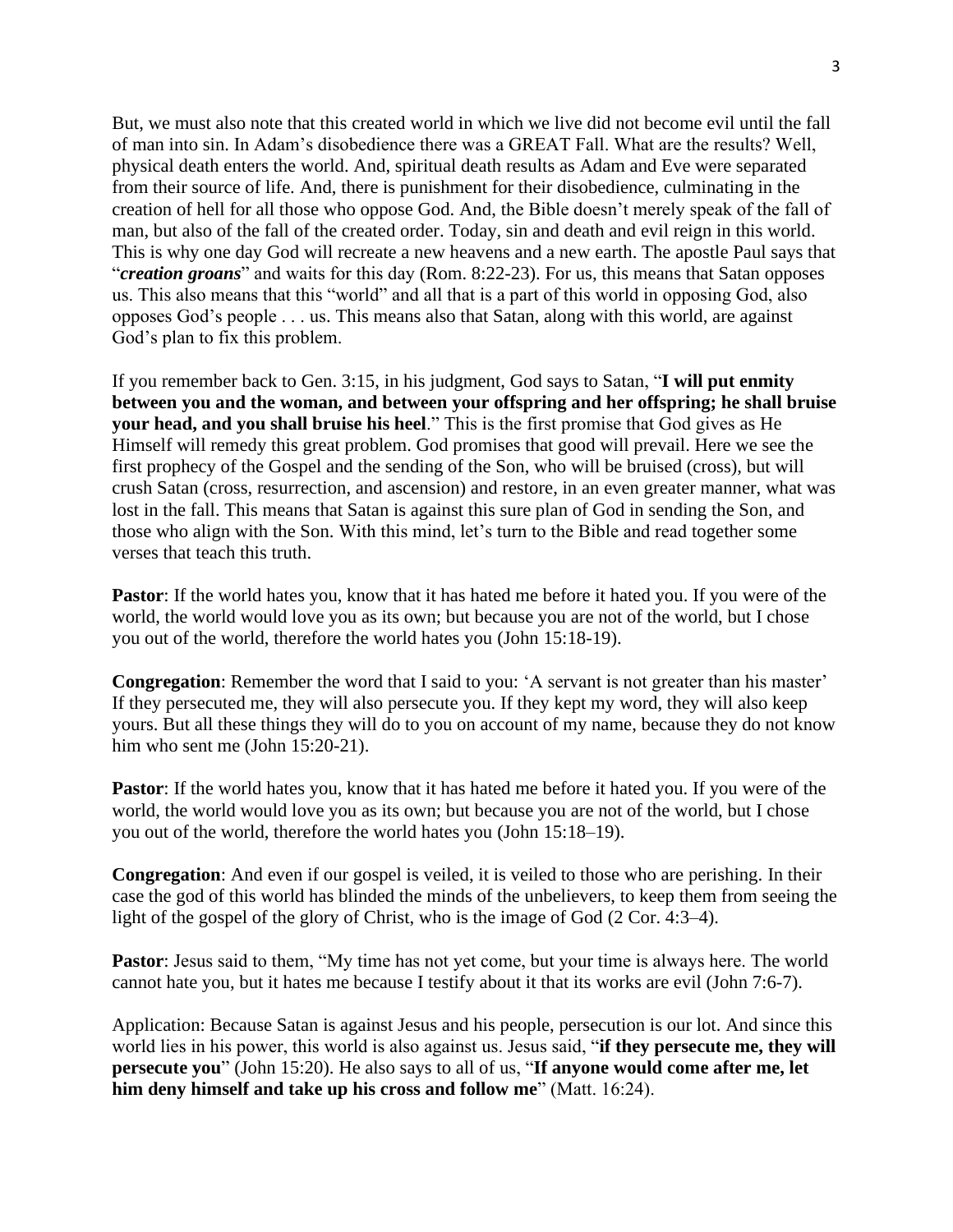Application: God will not allow you to be tempted/tested beyond what you can bare. 1 Cor. 10:13: "**No temptation has overtaken you that is not common to man. God is faithful, and he will not let you be tempted beyond your ability, but with the temptation he will also provide the way of escape, that you may be able to endure it**."

Application: The Scriptures never tell us to leave this world, or to go live in a cave to escape its evils. We live in this world, but we are not of the world. This means we must engage our culture. We are salt and light. We are the city that sits on a hill. We are a lamp that is put up on a stool for everyone to see.

Applications: We are pilgrims. We are just passing through. Our home is heaven.

Application: The plan of God will prevail. I think of Prov. 21:1 when I think of our current crisis in Europe and the world. "**The king's heart is a stream of water in the hand of the LORD; he turns it wherever he will**." Through suffering and persecution and hardships, through natural disasters to wars and fears of wars, whatever happens in this evil world, God is working his plan to reconcile all things to himself. (See Col. 1:20).

Application: God is working all things for our good! Rom. 8:28!!!!! (which brings us to our last truth.)

3. Jesus has overcome the world. I get this truth mostly from John 16:33 which says, "**I have said these things to you, that in me you may have peace. In the world you will have tribulation. But take heart: I have overcome the world**" (John 16:33). Brothers and sisters, this is the good news of the gospel of Christ. He has done what we, in our own power, cannot do. This is the application of "**For God so loved the world that He gave his only begotten Son, that whoever believes in him would not perish, but have everlasting life**." Today, as we take the Lord's Supper, we remember that the Lord Jesus Christ has conquered sin, death, and at his coming, he will reconcile all things to himself. If left to ourselves, us as sons of Adam, we cannot conquer sin. We are by nature children of wrath. Outside of Christ, we are separated from God because of our sins. And the "wages of sin is death" (Rom. 6:23). Whether we realize it or not, this world fears death (though they don't necessarily know why). The people of this world are constantly trying to prolong death and even think that they can beat it. But we cannot.

And this is why the world has no peace! Satan is against us. Our sin nature is against us. This world is against us. But, Jesus has overcome the world! How? This is what we celebrate in the Lord's Supper this morning. The Son of God took on flesh (the incarnation). He became a man just like us. And unlike Adam, He did not sin. And he laid down his life on the cross as a sacrifice . . . in the place of sinners. God poured out his wrath and his anger upon the Son; He poured out EVERYTHING our sins deserved. Christ took our sins upon himself! And he died. But, 3 days later, he conquered death by rising again. This is why we say Christ conquered sin and death. And those who believe on him (faith in him) are saved. This means we are no longer separated from God. This also means that we also will rise with him. Christ's lot is our lot! Is there any greater news than this?! Let's read some verses together before we conclude with the Lord's Supper.